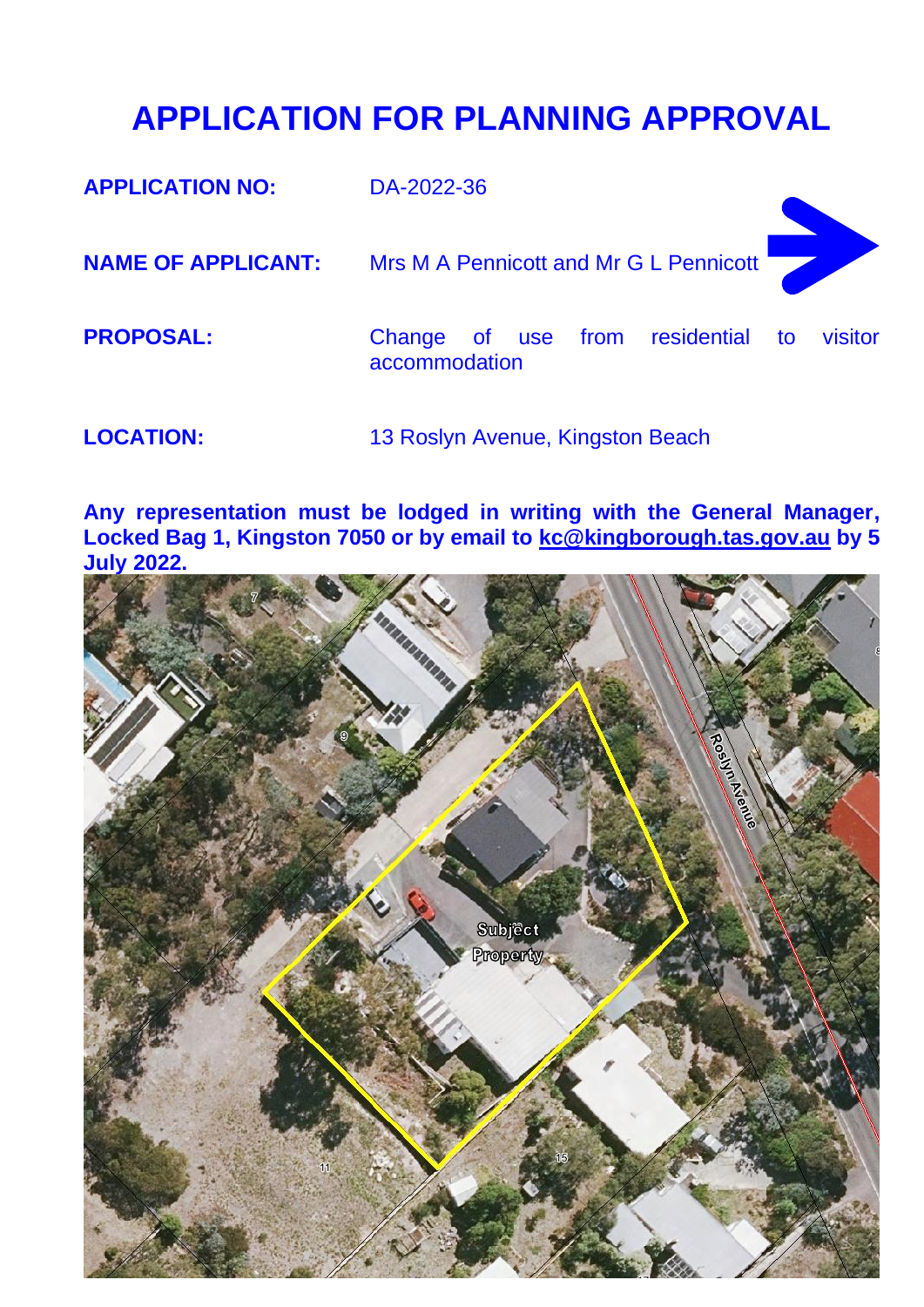## **DEVELOPMENT APPLICATION**

| <b>Application Number:</b>           | DA-2022-36                                                       |  |  |
|--------------------------------------|------------------------------------------------------------------|--|--|
| <b>Proposed Development:</b>         | of use from residential to<br>visitor<br>Change<br>accommodation |  |  |
| <b>Location:</b>                     | 13 Roslyn Avenue, Kingston Beach                                 |  |  |
| <b>Applicant:</b>                    | Mrs M A Pennicott and Mr G L Pennicott                           |  |  |
| <b>Responsible Planning Officer:</b> | Jyn Kim                                                          |  |  |

## **Associated Documents:**

The following information regarding the application is available at Council offices:

- Application form
- Certificate of Title
- Planning Submission
- Landslip report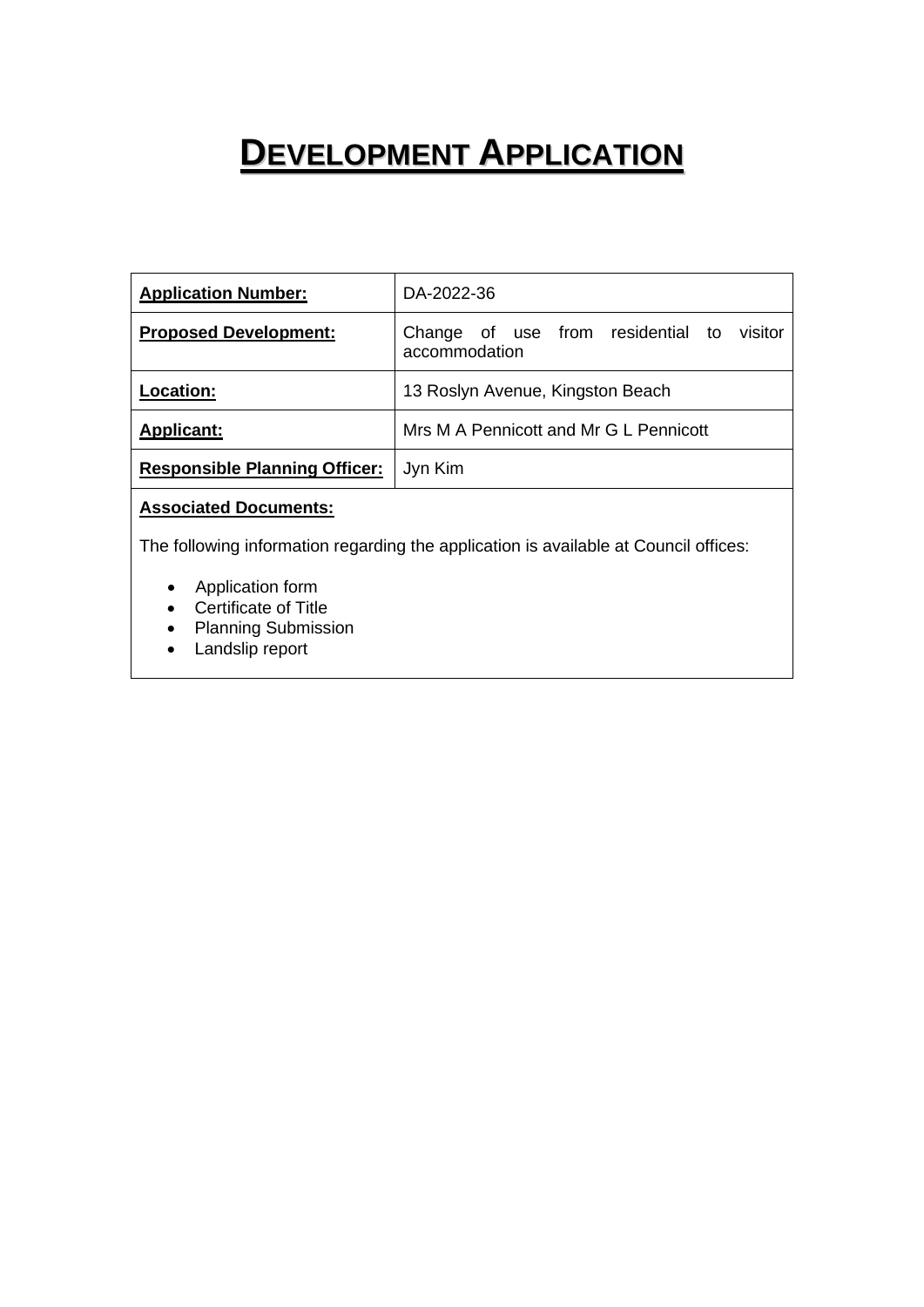|                                                                                                                                                                                                                       | COLLABORATIVE INTERIOR |
|-----------------------------------------------------------------------------------------------------------------------------------------------------------------------------------------------------------------------|------------------------|
| <b>STUDIO ACD</b>                                                                                                                                                                                                     |                        |
| STUDIO @ 3 STAR STREET, SANDY BAY TAS 7005<br>w www.adelledrury.com<br>p 0488 660 960<br>e studio@.adelledrury.com                                                                                                    |                        |
| PROJECT:<br>13 ROSLYN AVENUE, KINGSTON BEACH TAS 7050                                                                                                                                                                 |                        |
| CLIENT:<br><b>MOREETA AND GARY PENNICOTT</b>                                                                                                                                                                          |                        |
| DRAWING:<br><b>SK01</b><br><b>SITE PLAN</b><br>SCALE: DATE:<br>1:250 MAY'22 A                                                                                                                                         | <b>REVISION:</b>       |
| $0\lfloor\,\rfloor$                                                                                                                                                                                                   | I<br>10M               |
| <b>REVISIONS:</b>                                                                                                                                                                                                     |                        |
| <b>DRAWN: AD</b>                                                                                                                                                                                                      |                        |
| NOTES:<br>THIS DRAWING HAS BEEN GENERATED FROM INFORMATION<br>OBTAINED FROM EXISTING REAL ESTATE PREPARED FLOOR<br>PLANS + PHOTOS. VERIFICATION OF ALL INFORMATION<br>IS TO BE SUBJECT TO A DETAILED MEASURED SURVEY. |                        |

Development Application: DA-2022-36<br>
Plan Reference no.: P2<br>
Date Received: 20/05/2022<br>
Date placed on Public Exhibition: 22/06/2022

MAIN HOUSE

CARPA

CARPARKING

CARPARKING 1

3

12

4

**CARPARKING** 

5

**PARK ROOM OF WAY ACCESS** 

6